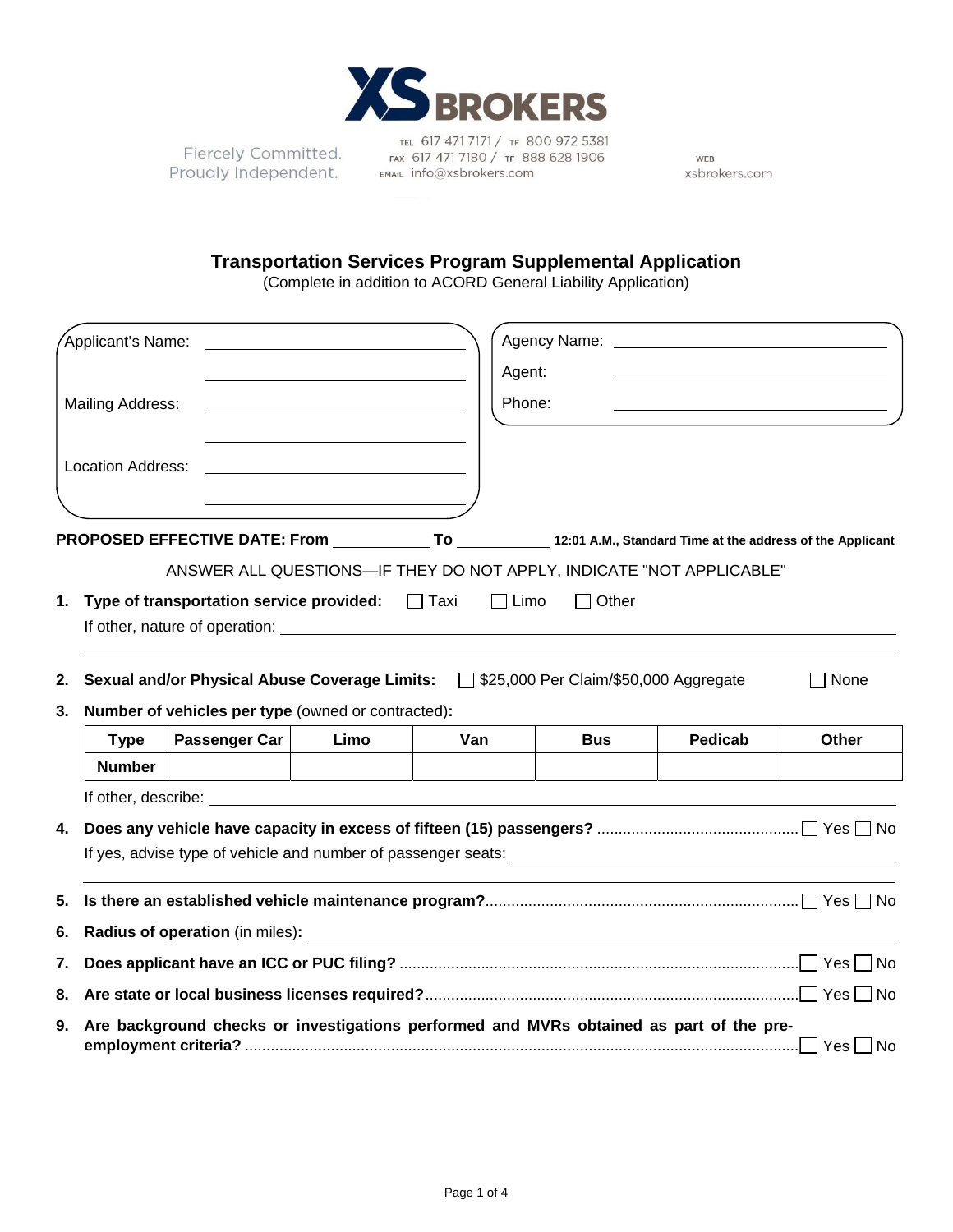| 10. | If yes:                                                                                                  |                                                                                                                     |  |  |  |  |  |  |  |
|-----|----------------------------------------------------------------------------------------------------------|---------------------------------------------------------------------------------------------------------------------|--|--|--|--|--|--|--|
|     | а.                                                                                                       |                                                                                                                     |  |  |  |  |  |  |  |
|     | b.                                                                                                       |                                                                                                                     |  |  |  |  |  |  |  |
|     | c.                                                                                                       | Are all subcontractors required to carry General Liability and Workers Compensation Insurance? $\Box$ Yes $\Box$ No |  |  |  |  |  |  |  |
|     |                                                                                                          |                                                                                                                     |  |  |  |  |  |  |  |
|     | е.                                                                                                       |                                                                                                                     |  |  |  |  |  |  |  |
|     | f.                                                                                                       |                                                                                                                     |  |  |  |  |  |  |  |
|     |                                                                                                          |                                                                                                                     |  |  |  |  |  |  |  |
| 11. |                                                                                                          |                                                                                                                     |  |  |  |  |  |  |  |
|     |                                                                                                          |                                                                                                                     |  |  |  |  |  |  |  |
| 12. | Does applicant provide or plan to provide any of the following services?                                 |                                                                                                                     |  |  |  |  |  |  |  |
|     |                                                                                                          |                                                                                                                     |  |  |  |  |  |  |  |
|     | Ambulance/Emergency transportation                                                                       | If yes, are pedicabs used on public                                                                                 |  |  |  |  |  |  |  |
|     |                                                                                                          |                                                                                                                     |  |  |  |  |  |  |  |
|     | Drivers provided for customers' vehicles  □ Yes □ No                                                     |                                                                                                                     |  |  |  |  |  |  |  |
|     |                                                                                                          |                                                                                                                     |  |  |  |  |  |  |  |
|     |                                                                                                          |                                                                                                                     |  |  |  |  |  |  |  |
|     | Motorhome or Recreational vehicles Yes No                                                                | Transportation of goods or commodities  Yes Ⅱ No                                                                    |  |  |  |  |  |  |  |
|     | Pedal buses (people powered buses) Ves No                                                                |                                                                                                                     |  |  |  |  |  |  |  |
| 13. | Does risk engage in the generation of power, other than emergency back-up power, for their               |                                                                                                                     |  |  |  |  |  |  |  |
| 14. | Does applicant have other business ventures for which coverage is not requested?<br>$\Box$ Yes $\Box$ No |                                                                                                                     |  |  |  |  |  |  |  |
|     |                                                                                                          |                                                                                                                     |  |  |  |  |  |  |  |
| 15. | Automobile Policy Information (include copy of vehicle schedule):                                        |                                                                                                                     |  |  |  |  |  |  |  |
|     |                                                                                                          |                                                                                                                     |  |  |  |  |  |  |  |
|     | Insurance Carrier: <u>Carrier Andrew Communication</u>                                                   |                                                                                                                     |  |  |  |  |  |  |  |
|     |                                                                                                          |                                                                                                                     |  |  |  |  |  |  |  |
|     |                                                                                                          |                                                                                                                     |  |  |  |  |  |  |  |

This application does not bind the applicant nor the Company to complete the insurance, but it is agreed that the information contained herein shall be the basis of the contract should a policy be issued.

**FRAUD WARNING:** Any person who knowingly and with intent to defraud any insurance company or other person files an application for insurance or statement of claim containing any materially false information or conceals for the purpose of misleading, information concerning any fact material thereto commits a fraudulent insurance act, which is a crime and subjects such person to criminal and civil penalties. **Not applicable in Nebraska, Oregon and Vermont.**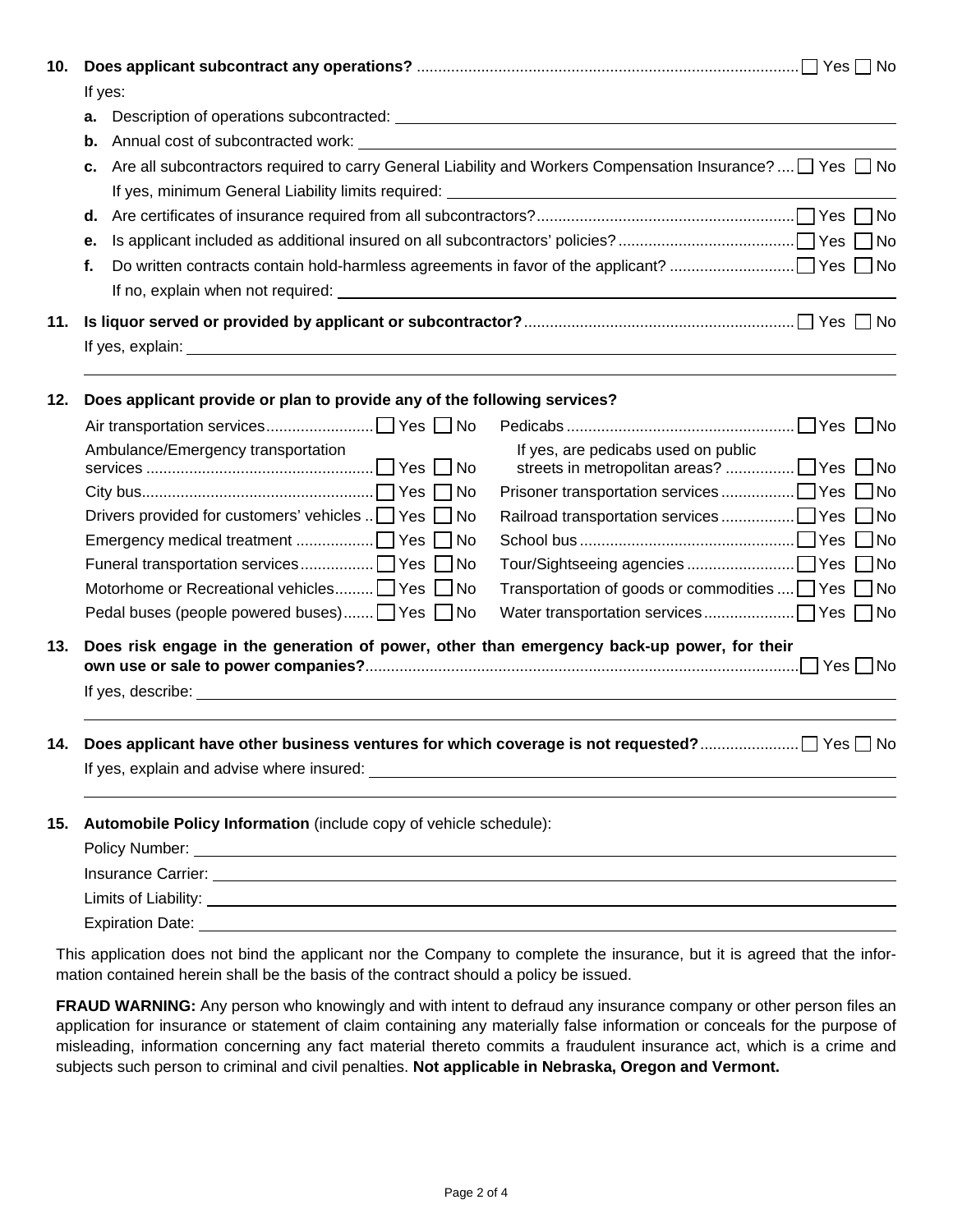**NOTICE TO ALABAMA APPLICANTS:** Any person who knowingly presents a false or fraudulent claim for payment of a loss or benefit or who knowingly presents false information in an application for insurance is guilty of a crime and may be subject to restitution fines or confinement in prison, or any combination thereof.

**NOTICE TO COLORADO APPLICANTS:** It is unlawful to knowingly provide false, incomplete, or misleading facts or information to an insurance company for the purpose of defrauding or attempting to defraud the company. Penalties may include imprisonment, fines, denial of insurance, and civil damages. Any insurance company or agent of an insurance company who knowingly provides false, incomplete, or misleading facts or information to a policy holder or claimant for the purpose of defrauding or attempting to defraud the policy holder or claimant with regard to a settlement or award payable from insurance proceeds shall be reported to the Colorado Division of Insurance within the Department of Regulatory Agencies.

**WARNING TO DISTRICT OF COLUMBIA APPLICANTS:** It is a crime to provide false or misleading information to an insurer for the purpose of defrauding the insurer or any other person. Penalties include imprisonment and/or fines. In addition, an insurer may deny insurance benefits if false information materially related to a claim was provided by the applicant.

**NOTICE TO FLORIDA APPLICANTS:** Any person who knowingly and with intent to injure, defraud, or deceive any insurer files a statement of claim or an application containing any false, incomplete, or misleading information is guilty of a felony in the third degree.

**NOTICE TO LOUISIANA APPLICANTS:** Any person who knowingly presents a false or fraudulent claim for payment of a loss or benefit or knowingly presents false information in an application for insurance is guilty of a crime and may be subject to fines and confinement in prison.

**NOTICE TO MAINE APPLICANTS:** It is a crime to knowingly provide false, incomplete or misleading information to an insurance company for the purpose of defrauding the company. Penalties may include imprisonment, fines or a denial of insurance benefits.

**NOTICE TO MARYLAND APPLICANTS:** Any person who knowingly and willfully presents a false or fraudulent claim for payment of a loss or benefit or who knowingly and willfully presents false information in an application for insurance is guilty of a crime and may be subject to fines and confinement in prison.

**NOTICE TO MINNESOTA APPLICANTS:** A person who files a claim with intent to defraud or helps commit a fraud against an insurer is guilty of a crime.

**NOTICE TO OHIO APPLICANTS:** Any person who knowingly and with intent to defraud any insurance company files an application for insurance or statement of claim containing any materially false information or conceals for the purpose of misleading, information concerning any fact material thereto commits a fraudulent insurance act, which is a crime and subjects such person to criminal and civil penalties.

**NOTICE TO OKLAHOMA APPLICANTS:** Any person who knowingly, and with intent to injure, defraud or deceive any insurer, makes any claim for the proceeds of an insurance policy containing any false, incomplete or misleading information is guilty of a felony.

**NOTICE TO RHODE ISLAND APPLICANTS:** Any person who knowingly presents a false or fraudulent claim for payment of a loss or benefit or knowingly presents false information in an application for insurance is guilty of a crime and may be subject to fines and confinement in prison.

**FRAUD WARNING (APPLICABLE IN TENNESSEE, VIRGINIA AND WASHINGTON):** It is a crime to knowingly provide false, incomplete, or misleading information to an insurance company for the purpose of defrauding the company. Penalties include imprisonment, fines, and denial of insurance benefits.